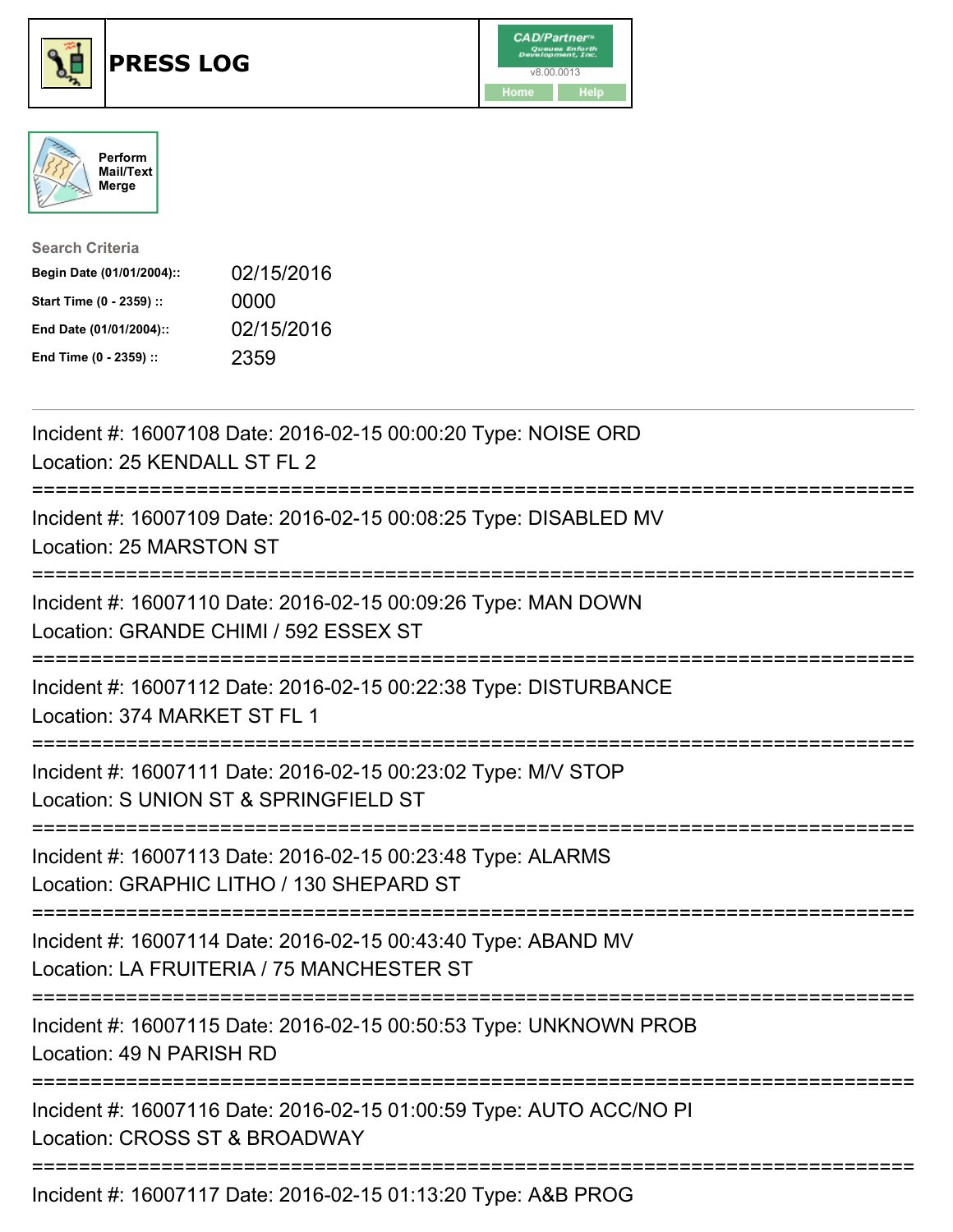Location: 11 SUMMER ST

| Incident #: 16007118 Date: 2016-02-15 01:22:41 Type: M/V STOP<br>Location: JACKSON ST & JACKSON CT            |
|---------------------------------------------------------------------------------------------------------------|
| Incident #: 16007120 Date: 2016-02-15 01:25:08 Type: GENERAL SERV<br>Location: 1 GENERAL ST                   |
| Incident #: 16007119 Date: 2016-02-15 01:25:09 Type: M/V STOP<br>Location: SAM'S FOOD STORE / 389 BROADWAY    |
| Incident #: 16007121 Date: 2016-02-15 01:29:33 Type: M/V STOP<br>Location: BODWELL ST & MARGIN ST             |
| Incident #: 16007122 Date: 2016-02-15 01:33:05 Type: M/V STOP<br>Location: AMESBURY ST & ESSEX ST             |
| Incident #: 16007124 Date: 2016-02-15 01:41:06 Type: DISORDERLY<br>Location: JACKSON ST & SHERIDAN ST         |
| Incident #: 16007123 Date: 2016-02-15 01:41:09 Type: SUS PERS/MV<br>Location: 224 BAILEY ST                   |
| Incident #: 16007125 Date: 2016-02-15 01:44:45 Type: DISTURBANCE<br>Location: SAM'S FOOD STORE / 389 BROADWAY |
| Incident #: 16007126 Date: 2016-02-15 01:50:30 Type: DISTURBANCE<br>Location: BROADWAY & CROSS ST             |
| Incident #: 16007127 Date: 2016-02-15 01:53:33 Type: M/V STOP<br>Location: E HAVERHILL ST & NEWBURY ST        |
| Incident #: 16007128 Date: 2016-02-15 01:58:31 Type: M/V STOP<br>Location: E HAVERHILL ST                     |
| Incident #: 16007129 Date: 2016-02-15 02:05:34 Type: NOISE ORD<br>Location: 161 PARK ST FL 1                  |
| Incident #: 16007130 Date: 2016-02-15 02:06:41 Type: M/V STOP<br>Location: 26 EXETER ST                       |
| Incident #: 16007131 Date: 2016-02-15 02:18:02 Type: MEDIC SUPPORT                                            |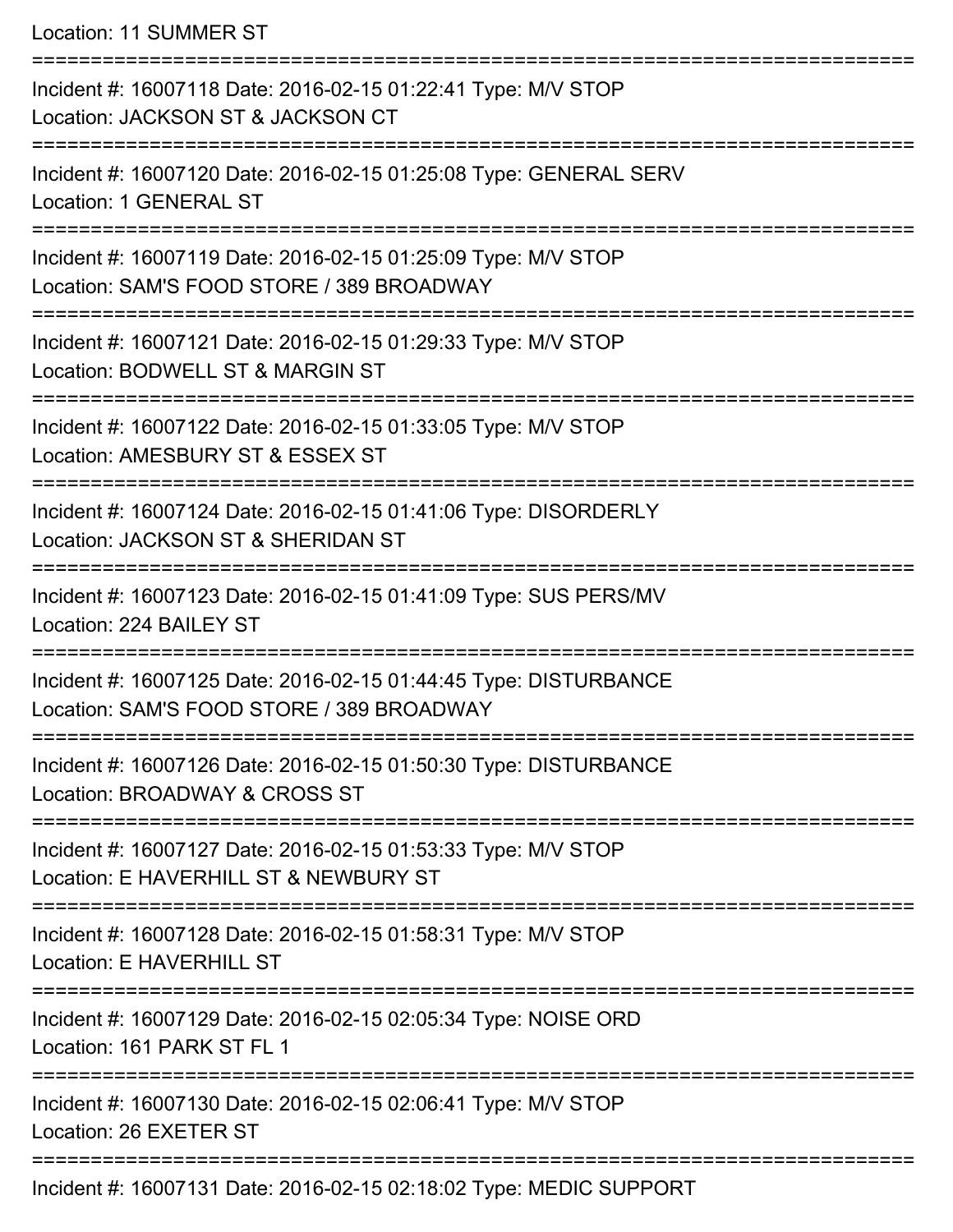| Incident #: 16007132 Date: 2016-02-15 02:19:43 Type: GUN CALL<br>Location: HAVERHILL ST & MAY ST             |
|--------------------------------------------------------------------------------------------------------------|
| Incident #: 16007133 Date: 2016-02-15 02:58:36 Type: KEEP PEACE<br>Location: 2 CANTON ST FL 1                |
| Incident #: 16007134 Date: 2016-02-15 03:20:03 Type: M/V STOP<br>Location: AMES ST & LOWELL ST               |
| Incident #: 16007135 Date: 2016-02-15 03:20:04 Type: M/V STOP<br>Location: BROADWAY & LOWELL ST              |
| Incident #: 16007136 Date: 2016-02-15 03:21:46 Type: SUICIDE ATTEMPT<br>Location: 51 BROMFIELD ST FL 1       |
| Incident #: 16007137 Date: 2016-02-15 03:39:25 Type: M/V STOP<br><b>Location: PARK ST</b><br>-------------   |
| Incident #: 16007138 Date: 2016-02-15 04:16:20 Type: UNWANTEDGUEST<br>Location: MCDONALDS / 50 BROADWAY      |
| Incident #: 16007139 Date: 2016-02-15 04:45:26 Type: NOISE ORD<br>Location: 163 SALEM ST FL 3                |
| Incident #: 16007140 Date: 2016-02-15 04:57:10 Type: DISTURBANCE<br>Location: 27 ELM ST                      |
| Incident #: 16007141 Date: 2016-02-15 05:51:09 Type: LOUD NOISE<br>Location: 109 SYLVESTER ST                |
| Incident #: 16007142 Date: 2016-02-15 06:33:01 Type: ALARMS<br>Location: CENTURY GLASS / 655 HAVERHILL ST    |
| Incident #: 16007143 Date: 2016-02-15 06:33:53 Type: DISTURBANCE<br>Location: 305 PROSPECT ST #1             |
| Incident #: 16007144 Date: 2016-02-15 06:51:02 Type: ALARMS<br>Location: VECINA BEAUTY SUPPLY / 196 BROADWAY |
| Incident #: 16007145 Date: 2016-02-15 07:04:45 Type: PARK & WALK                                             |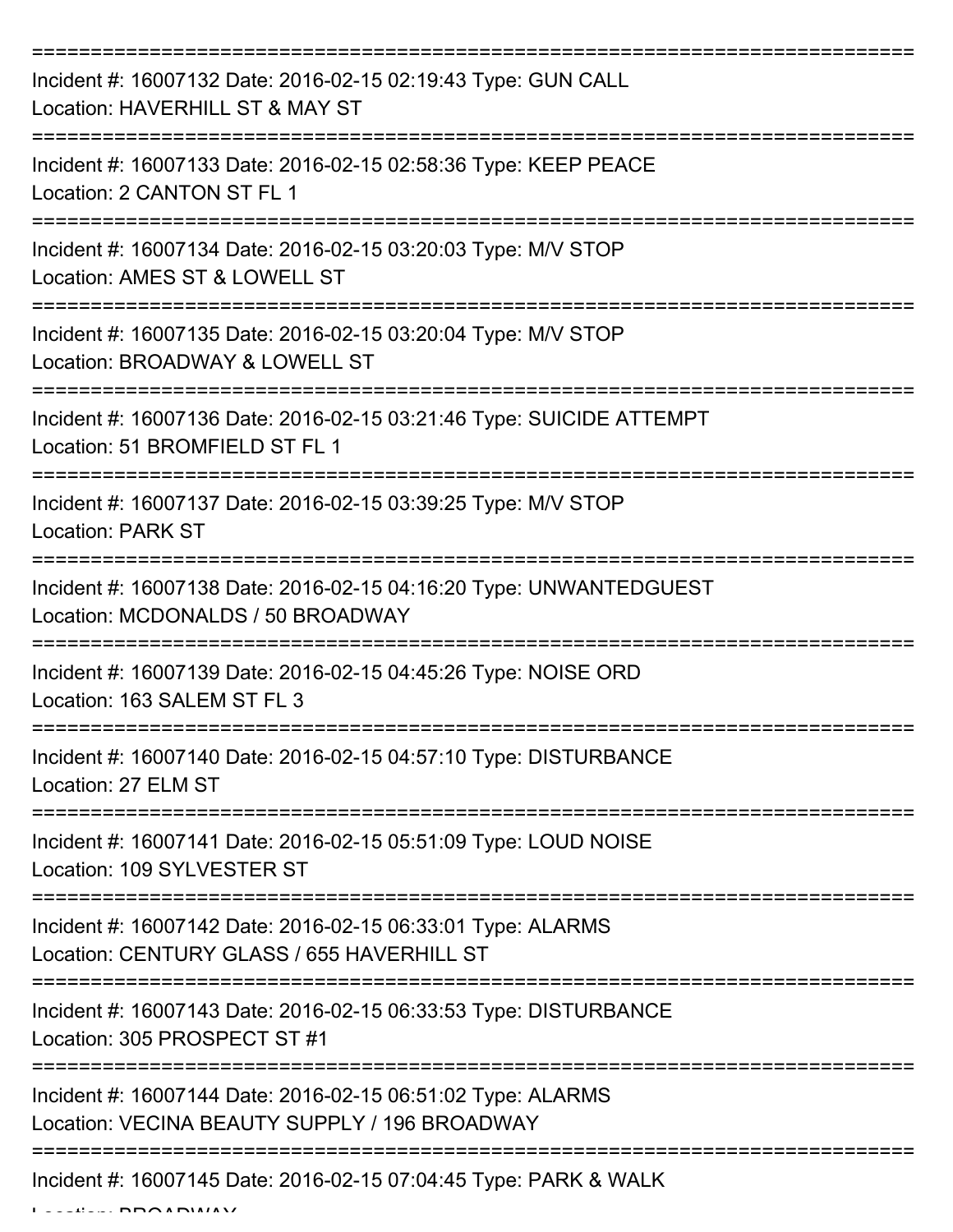| Incident #: 16007146 Date: 2016-02-15 07:14:05 Type: MEDIC SUPPORT<br>Location: 116 EXCHANGE ST #D       |
|----------------------------------------------------------------------------------------------------------|
| Incident #: 16007147 Date: 2016-02-15 07:31:14 Type: LOCKOUT<br>Location: 20 BERESFORD ST                |
| Incident #: 16007148 Date: 2016-02-15 07:41:37 Type: M/V STOP<br>Location: N PARISH RD & OSGOOD ST       |
| Incident #: 16007149 Date: 2016-02-15 08:28:15 Type: M/V STOP<br>Location: BROADWAY & GREEN ST           |
| Incident #: 16007150 Date: 2016-02-15 08:30:11 Type: TOW OF M/V<br>Location: 250 CANAL ST                |
| Incident #: 16007151 Date: 2016-02-15 08:49:56 Type: MEDIC SUPPORT<br>Location: MCDONALDS / 50 BROADWAY  |
| Incident #: 16007152 Date: 2016-02-15 09:14:28 Type: INVESTIGATION<br>Location: BRADFORD ST & WINSLOW PL |
| Incident #: 16007153 Date: 2016-02-15 09:31:45 Type: M/V STOP<br>Location: 02 AMESBURY ST                |
| Incident #: 16007154 Date: 2016-02-15 09:43:36 Type: AUTO ACC/NO PI<br>Location: 50 ISLAND ST            |
| Incident #: 16007155 Date: 2016-02-15 09:45:41 Type: M/V STOP<br>Location: DENNYS / 160 WINTHROP AV      |
| Incident #: 16007156 Date: 2016-02-15 09:49:58 Type: M/V STOP<br>Location: 73 WINTHROP AV                |
| Incident #: 16007157 Date: 2016-02-15 09:52:26 Type: M/V STOP<br>Location: ESSEX ST & MEDFORD ST         |
| Incident #: 16007158 Date: 2016-02-15 09:53:38 Type: M/V STOP<br>Location: 23 SHAW ST                    |
| Incident #: 16007159 Date: 2016-02-15 09:54:33 Type: INVESTIGATION                                       |

Location: EN BBOADWAY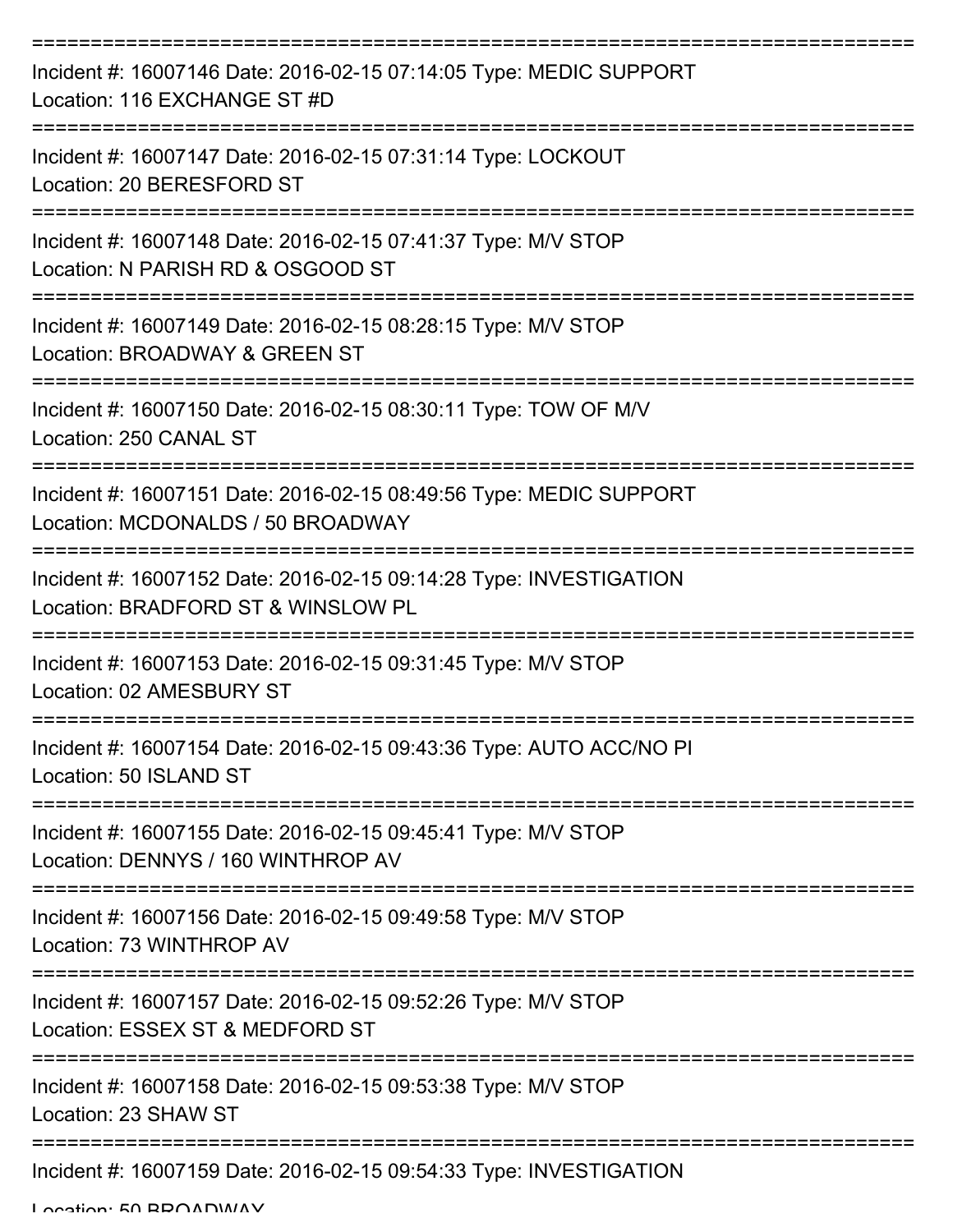| Incident #: 16007160 Date: 2016-02-15 09:56:36 Type: FRAUD<br>Location: 52 MARGIN ST                         |
|--------------------------------------------------------------------------------------------------------------|
| Incident #: 16007161 Date: 2016-02-15 10:09:17 Type: M/V STOP<br>Location: BROADWAY & TREMONT ST             |
| Incident #: 16007162 Date: 2016-02-15 10:12:17 Type: INVESTIGATION<br>Location: 34 CENTRE ST                 |
| Incident #: 16007163 Date: 2016-02-15 10:15:32 Type: AUTO ACC/NO PI<br>Location: S BROADWAY & SOUTH ST       |
| Incident #: 16007164 Date: 2016-02-15 10:16:30 Type: M/V STOP<br>Location: 206 BROADWAY                      |
| Incident #: 16007165 Date: 2016-02-15 10:18:32 Type: M/V STOP<br>Location: 206 BROADWAY                      |
| Incident #: 16007166 Date: 2016-02-15 10:19:21 Type: M/V STOP<br>Location: 442RC2 ESSEX ST                   |
| Incident #: 16007167 Date: 2016-02-15 10:27:43 Type: M/V STOP<br>Location: 178 BROADWAY                      |
| Incident #: 16007168 Date: 2016-02-15 10:31:35 Type: M/V STOP<br>Location: ANDOVER ST & BEACON AV            |
| Incident #: 16007169 Date: 2016-02-15 10:31:51 Type: M/V STOP<br>Location: 570 SOUTH UNION                   |
| Incident #: 16007170 Date: 2016-02-15 10:34:32 Type: INVEST CONT<br>Location: 38 BUSWELL ST                  |
| Incident #: 16007171 Date: 2016-02-15 10:36:36 Type: M/V STOP<br>Location: 51 S BROADWAY                     |
| Incident #: 16007172 Date: 2016-02-15 10:39:13 Type: ALARM/BURG<br>Location: ORTIZ RESD / 40 WHITE ST #APT67 |
| Incident #: 16007173 Date: 2016-02-15 10:40:20 Type: M/V STOP                                                |

Location: 50 BROADWAY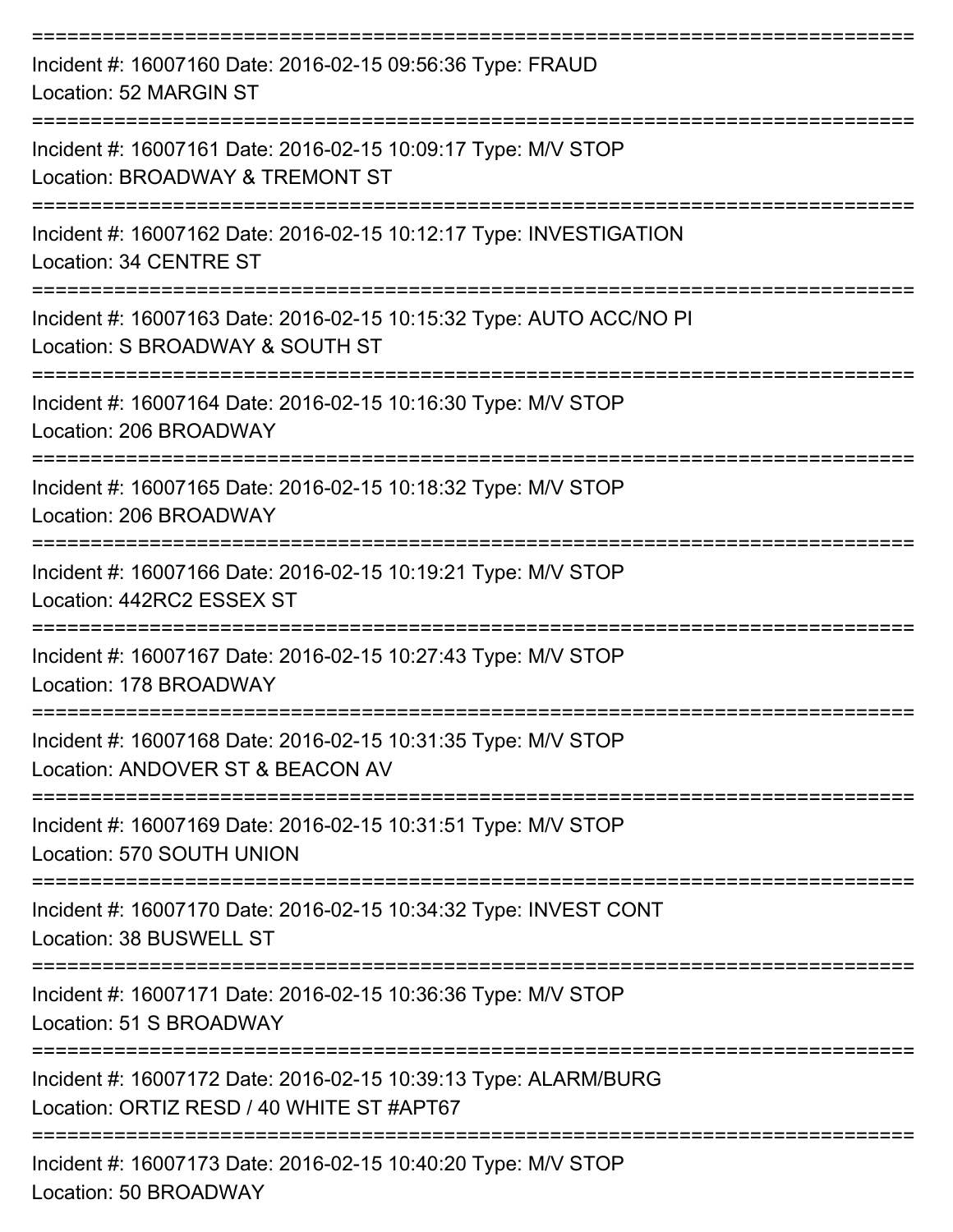| Incident #: 16007174 Date: 2016-02-15 10:43:34 Type: MEDIC SUPPORT<br>Location: 198 BRUCE ST #APT 6                    |
|------------------------------------------------------------------------------------------------------------------------|
| Incident #: 16007175 Date: 2016-02-15 10:46:58 Type: M/V STOP<br>Location: 243 BROADWAY                                |
| Incident #: 16007176 Date: 2016-02-15 10:51:41 Type: DEATH SUDDEN<br>Location: 63 CROSS ST                             |
| Incident #: 16007177 Date: 2016-02-15 10:56:01 Type: WIRE DOWN<br>Location: 324 LOWELL ST                              |
| Incident #: 16007178 Date: 2016-02-15 10:59:36 Type: M/V STOP<br>Location: HAVERHILL ST & LAWRENCE ST                  |
| Incident #: 16007179 Date: 2016-02-15 11:01:33 Type: M/V STOP<br>Location: ESSEX ST & MARGIN ST                        |
| :22222222222222222<br>Incident #: 16007181 Date: 2016-02-15 11:07:46 Type: M/V STOP<br>Location: METHUEN ST & UNION ST |
| Incident #: 16007180 Date: 2016-02-15 11:08:31 Type: ASSIST FIRE<br>Location: 17 PLEASANT TER                          |
| Incident #: 16007182 Date: 2016-02-15 11:11:05 Type: CK WELL BEING<br>Location: ANDOVER ST & STATE ST                  |
| Incident #: 16007183 Date: 2016-02-15 11:15:27 Type: GENERAL SERV<br>Location: 115 BUTLER ST                           |
| Incident #: 16007184 Date: 2016-02-15 11:38:46 Type: UNWANTEDGUEST<br>Location: 2 FITZ ST                              |
| Incident #: 16007185 Date: 2016-02-15 11:57:30 Type: INVEST CONT<br>Location: 40 LAWRENCE ST                           |
| Incident #: 16007186 Date: 2016-02-15 12:08:07 Type: DOMESTIC/PAST<br>Location: 90 BYRON AV                            |
| Incident #: 16007187 Date: 2016-02-15 12:08:48 Type: M/V STOP<br>Location: E GILBERT ST & S BROADWAY                   |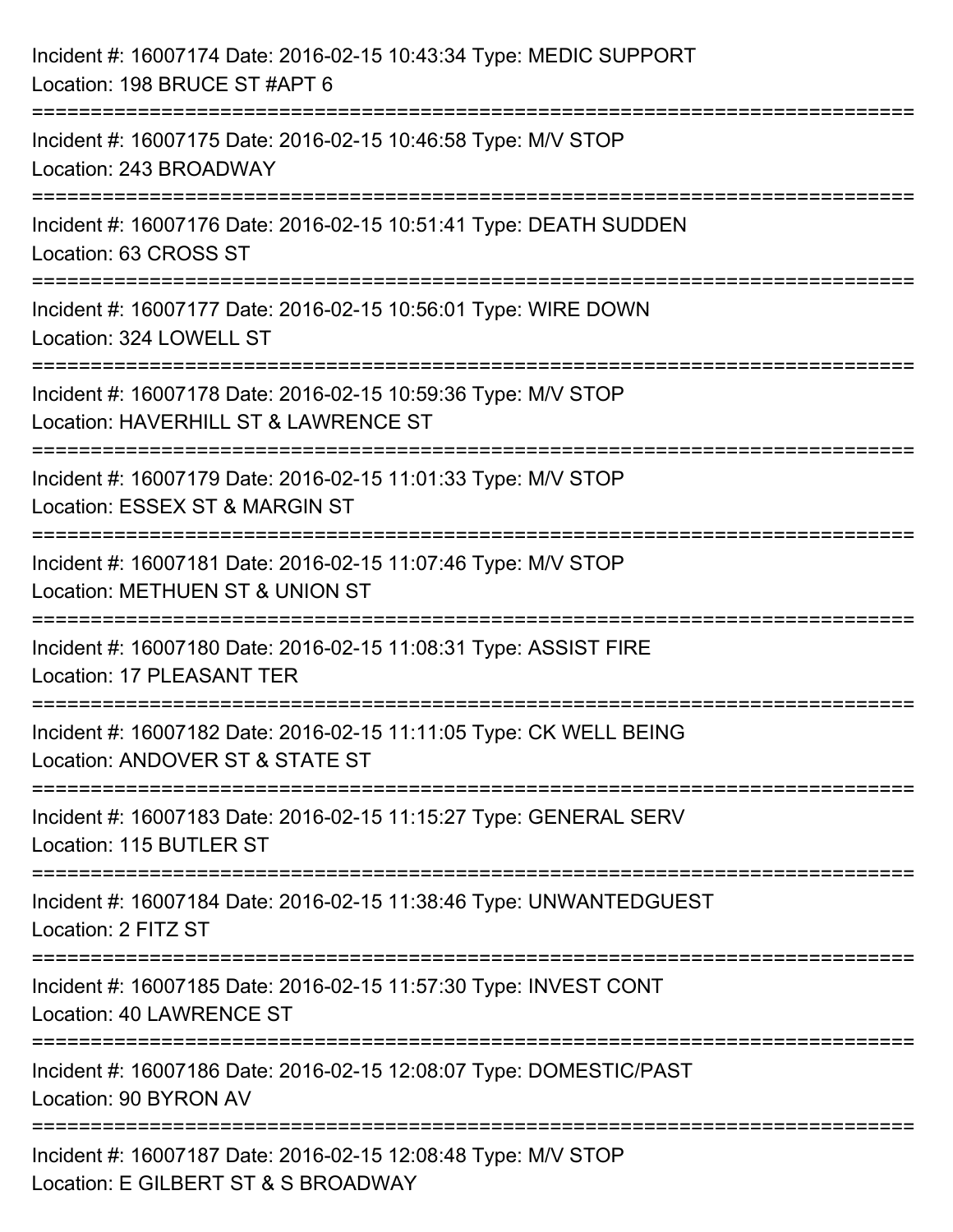| Incident #: 16007188 Date: 2016-02-15 12:14:35 Type: M/V STOP<br>Location: GROTON ST & S BROADWAY                                           |
|---------------------------------------------------------------------------------------------------------------------------------------------|
| Incident #: 16007189 Date: 2016-02-15 12:15:41 Type: INVESTIGATION<br>Location: 50 BROADWAY                                                 |
| Incident #: 16007190 Date: 2016-02-15 12:25:19 Type: M/V STOP<br>Location: KATHLEEN TER & MT VERNON ST                                      |
| Incident #: 16007191 Date: 2016-02-15 12:27:26 Type: M/V STOP<br>Location: 295 ESSEX ST                                                     |
| Incident #: 16007192 Date: 2016-02-15 12:39:35 Type: M/V STOP<br>Location: 11 BROADWAY                                                      |
| Incident #: 16007193 Date: 2016-02-15 12:44:36 Type: HIT & RUN M/V<br>Location: 12 BAILEY ST #1                                             |
| Incident #: 16007194 Date: 2016-02-15 12:54:49 Type: M/V STOP<br>Location: 222 BROADWAY                                                     |
| Incident #: 16007195 Date: 2016-02-15 13:12:31 Type: MV/BLOCKING<br>Location: 31 WOODLAND ST                                                |
| Incident #: 16007196 Date: 2016-02-15 13:14:53 Type: M/V STOP<br>Location: DAISY ST & HOLLY ST                                              |
| Incident #: 16007198 Date: 2016-02-15 13:18:49 Type: STOL/MV/PAS<br>Location: 6 DIAMOND ST                                                  |
| :===============================<br>Incident #: 16007197 Date: 2016-02-15 13:20:27 Type: ALARM/BURG<br>Location: AQUA LOUNGE / 151 ESSEX ST |
| Incident #: 16007199 Date: 2016-02-15 13:43:08 Type: M/V STOP<br>Location: S BROADWAY & SHATTUCK ST                                         |
| ===================<br>Incident #: 16007201 Date: 2016-02-15 13:45:39 Type: CK WELL BEING<br>Location: 64 SHATTUCK ST FL 1STFL              |
| Incident #: 16007200 Date: 2016-02-15 13:47:24 Type: RECOV/STOL/MV<br>Location: 8 GREENFIELD ST                                             |

===========================================================================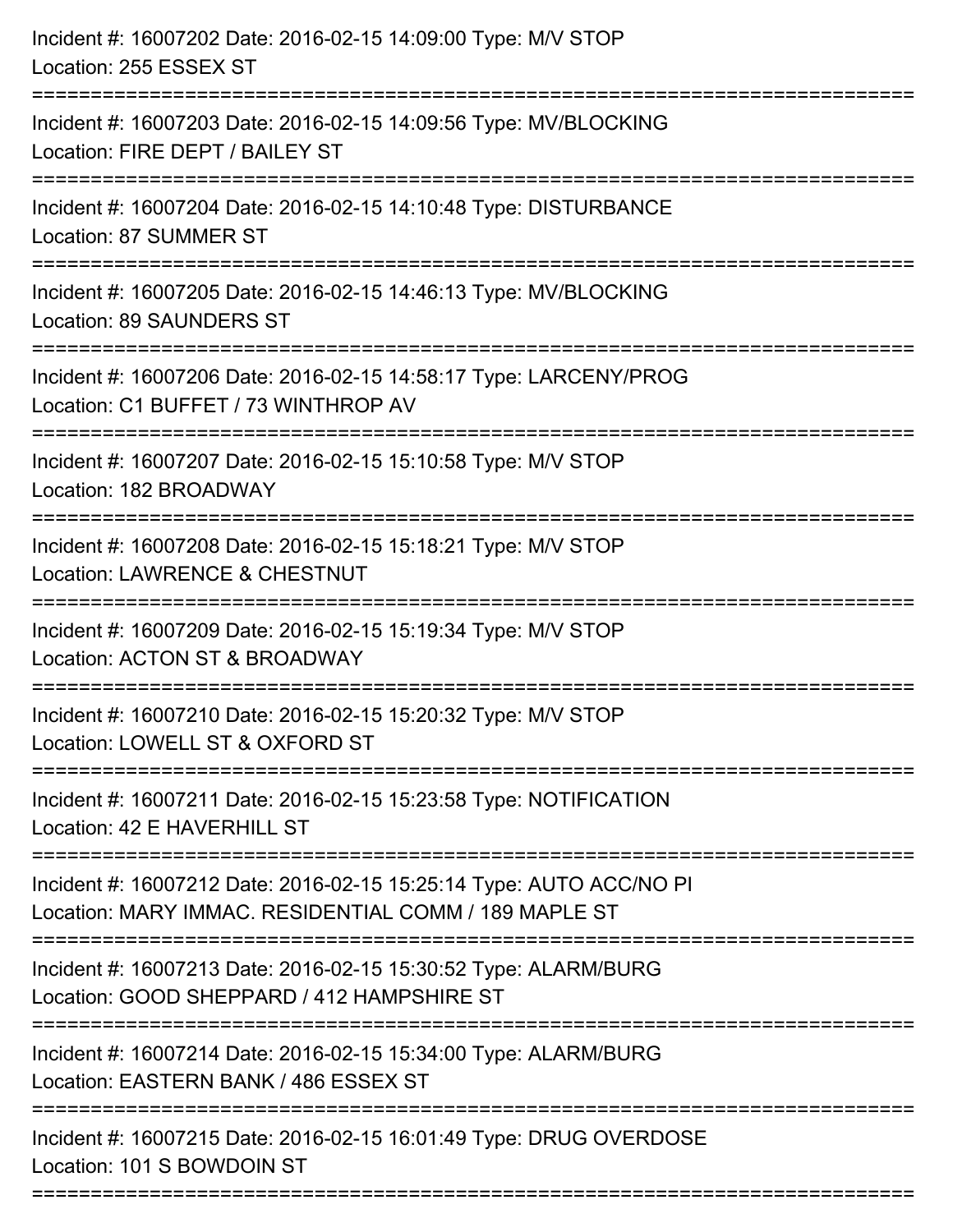Location: 478 RIVERSIDE DR

| Incident #: 16007217 Date: 2016-02-15 16:11:43 Type: CK WELL BEING<br>Location: 20 DAISY ST #APT 304       |
|------------------------------------------------------------------------------------------------------------|
| Incident #: 16007218 Date: 2016-02-15 16:14:37 Type: M/V STOP<br>Location: 09 KINGSTON ST                  |
| Incident #: 16007219 Date: 2016-02-15 16:22:29 Type: SHOPLIFTING<br>Location: MARKET BASKET / 700 ESSEX ST |
| Incident #: 16007220 Date: 2016-02-15 16:24:23 Type: M/V STOP<br>Location: BROADWAY & WATER ST             |
| Incident #: 16007221 Date: 2016-02-15 16:37:31 Type: AUTO ACC/NO PI<br>Location: GENERAL ST & PROSPECT ST  |
| Incident #: 16007222 Date: 2016-02-15 16:45:36 Type: M/V STOP<br>Location: HAMPSHIRE ST & LOWELL ST        |
| Incident #: 16007223 Date: 2016-02-15 17:32:02 Type: M/V STOP<br>Location: S BROADWAY & SYLVESTER ST       |
| Incident #: 16007224 Date: 2016-02-15 17:34:24 Type: SUS PERS/MV<br>Location: 151 FARNHAM ST               |
| Incident #: 16007225 Date: 2016-02-15 17:48:58 Type: M/V STOP<br>Location: FRANKLIN ST & TREMONT ST        |
| Incident #: 16007226 Date: 2016-02-15 17:50:31 Type: M/V STOP<br>Location: S BOWDOIN ST                    |
| Incident #: 16007227 Date: 2016-02-15 17:57:28 Type: FIRE WORKS<br>Location: SOUTH COMMON / null           |
| Incident #: 16007228 Date: 2016-02-15 18:01:42 Type: ASSSIT OTHER PD<br>Location: 223 WATER ST             |
| Incident #: 16007229 Date: 2016-02-15 18:03:49 Type: UNWANTEDGUEST<br>Location: 39 FALMOUTH ST FL 3        |
|                                                                                                            |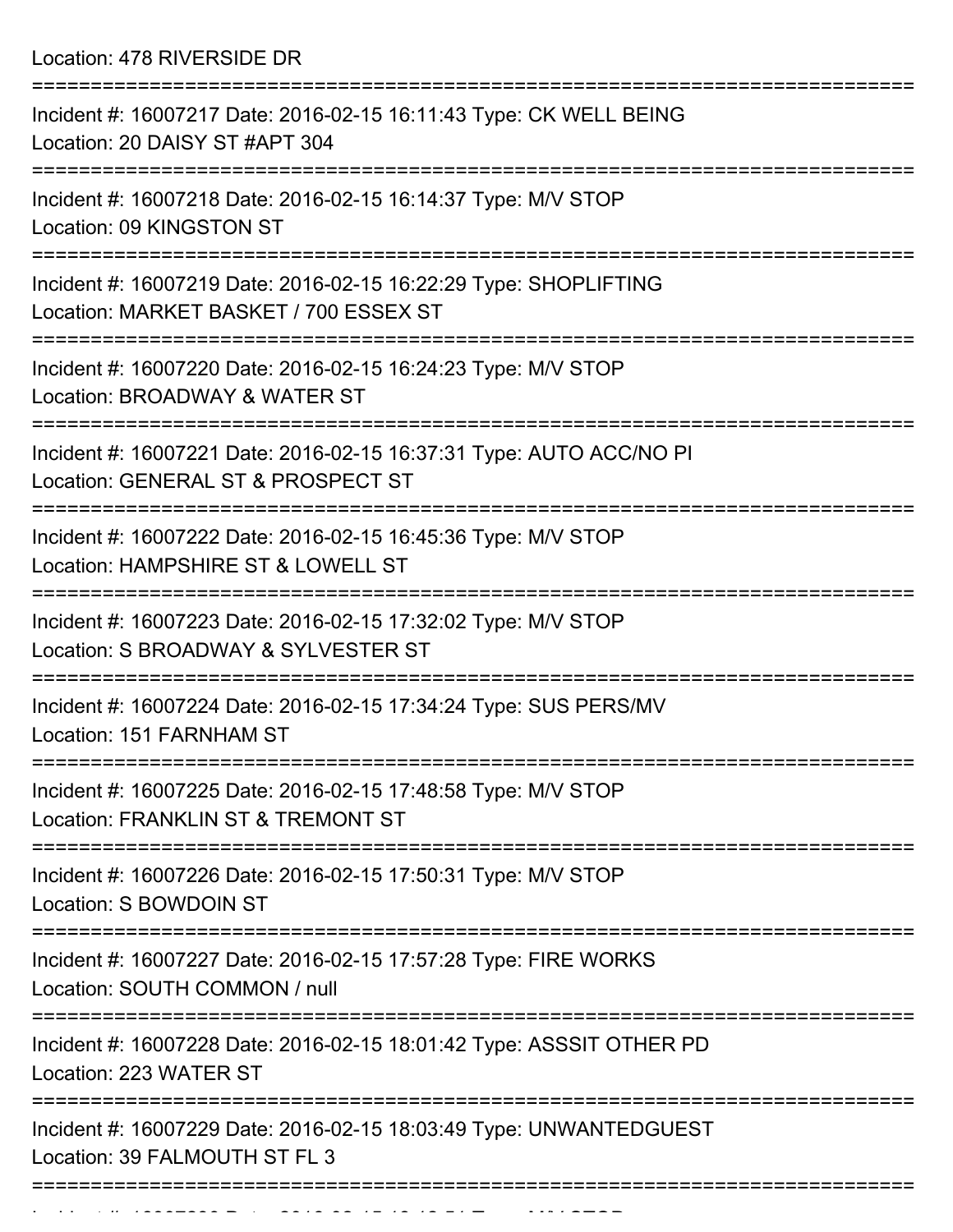Location: CARVER ST & SHATTUCK ST =========================================================================== Incident #: 16007231 Date: 2016-02-15 18:14:32 Type: M/V STOP Location: AMES ST & PROVIDENCE ST =========================================================================== Incident #: 16007232 Date: 2016-02-15 18:16:50 Type: M/V STOP Location: AMES ST & PROVIDENCE ST =========================================================================== Incident #: 16007233 Date: 2016-02-15 18:24:32 Type: DOMESTIC/PAST Location: 202 BROADWAY =========================================================================== Incident #: 16007234 Date: 2016-02-15 18:31:40 Type: M/V STOP Location: 700 ESSEX ST =========================================================================== Incident #: 16007235 Date: 2016-02-15 18:35:58 Type: WOMAN DOWN Location: 2 MUSEUM SQ =========================================================================== Incident #: 16007236 Date: 2016-02-15 18:39:31 Type: M/V STOP Location: COMMON ST & HAMPSHIRE ST =========================================================================== Incident #: 16007239 Date: 2016-02-15 18:40:10 Type: NOTIFICATION Location: 109 GARDEN ST #1B =========================================================================== Incident #: 16007237 Date: 2016-02-15 18:42:13 Type: WARRANT SERVE Location: WALK IN WALK IN / 90 BYRON AV =========================================================================== Incident #: 16007238 Date: 2016-02-15 18:42:32 Type: LOST PROPERTY Location: 8 TENNEY ST =========================================================================== Incident #: 16007240 Date: 2016-02-15 18:58:40 Type: M/V STOP Location: HAVERHILL ST & NEWBURY ST =========================================================================== Incident #: 16007241 Date: 2016-02-15 18:59:50 Type: M/V STOP Location: BROADWAY & COMMON ST =========================================================================== Incident #: 16007242 Date: 2016-02-15 19:00:51 Type: M/V STOP Location: BROADWAY & COMMON ST =========================================================================== Incident #: 16007243 Date: 2016-02-15 19:01:10 Type: ALARM/BURG Location: STAFFING GROUP / 101 AMESBURY ST

===========================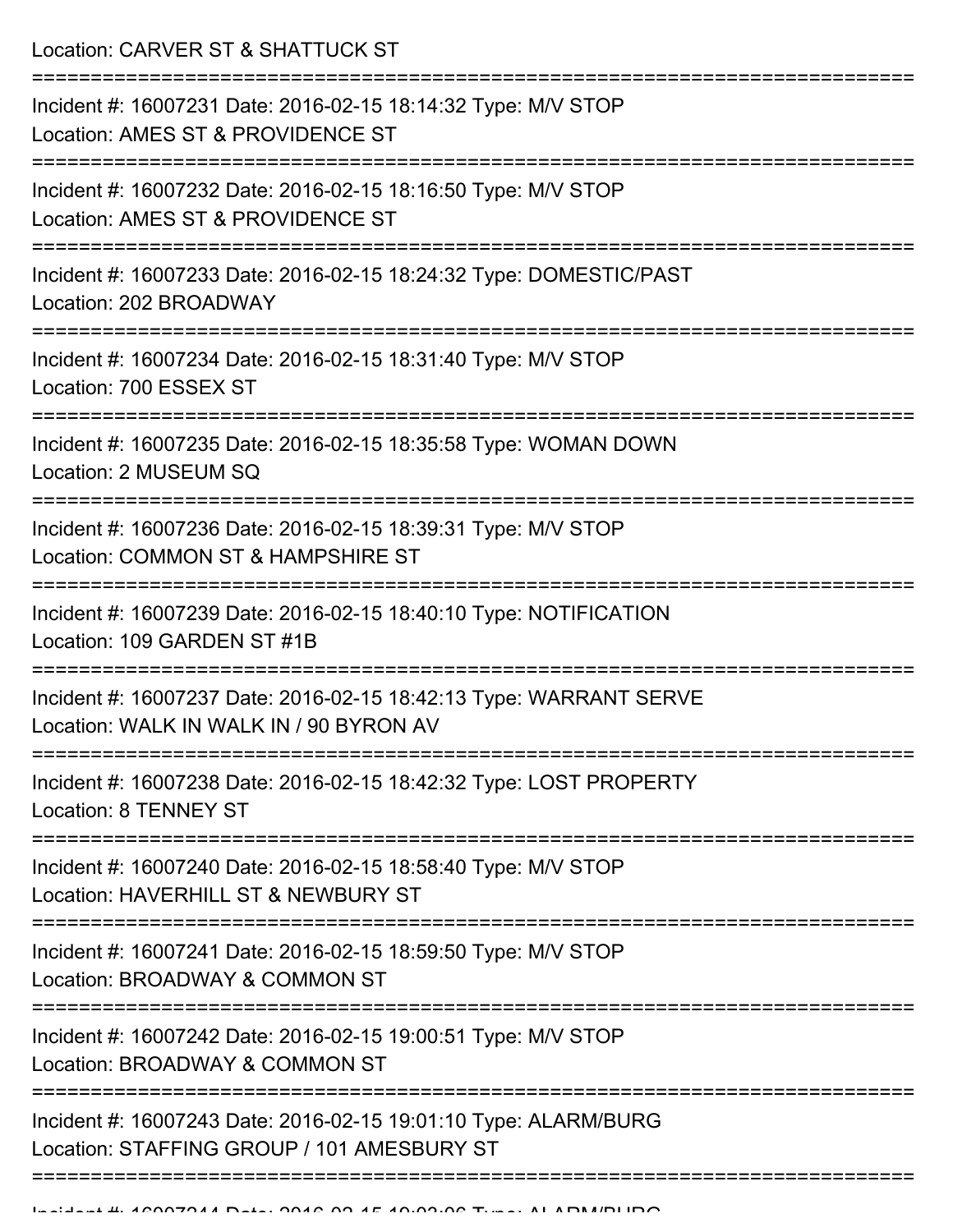| Location: VECINA BEAUTY SUPPLY / 195 BROADWAY                                                                                           |
|-----------------------------------------------------------------------------------------------------------------------------------------|
| Incident #: 16007245 Date: 2016-02-15 19:08:11 Type: M/V STOP<br>Location: N PARISH RD & PHILLIPS ST                                    |
| Incident #: 16007246 Date: 2016-02-15 19:21:05 Type: M/V STOP<br>Location: ANDOVER ST & STATE ST                                        |
| Incident #: 16007247 Date: 2016-02-15 19:26:41 Type: SUICIDE ATTEMPT<br>Location: GRAFTON ST & WINTHROP AV                              |
| Incident #: 16007248 Date: 2016-02-15 19:48:06 Type: M/V STOP<br>Location: 101 AMESBURY ST                                              |
| Incident #: 16007249 Date: 2016-02-15 20:27:32 Type: ALARM/HOLD<br>Location: EL MELLO MARKET / 187 LAWRENCE ST                          |
| :=================================<br>Incident #: 16007250 Date: 2016-02-15 20:31:25 Type: MEDIC SUPPORT<br>Location: 168 WATER ST FL 1 |
| Incident #: 16007251 Date: 2016-02-15 20:33:20 Type: M/V STOP<br>Location: S BROADWAY & SALEM ST                                        |
| Incident #: 16007252 Date: 2016-02-15 20:34:14 Type: M/V STOP<br>Location: PARKER ST & SALEM ST                                         |
| Incident #: 16007254 Date: 2016-02-15 20:34:56 Type: TENANT PROB<br>Location: PAN PIZZA + SUBS / 662 HAVERHILL ST                       |
| Incident #: 16007253 Date: 2016-02-15 20:34:58 Type: M/V STOP<br>Location: S BROADWAY & SALEM ST                                        |
| Incident #: 16007255 Date: 2016-02-15 20:35:55 Type: M/V STOP<br>Location: JORDAN ST & WATER ST                                         |
| Incident #: 16007256 Date: 2016-02-15 20:43:02 Type: ALARM/BURG<br>Location: WANDA / 178 LAWRENCE ST                                    |
| Incident #: 16007257 Date: 2016-02-15 20:58:28 Type: LARCENY/PAST<br>Location: 7 ROYAL ST #B FL 2                                       |
| $Inoidont + 16007250$ Deta: $2016.02$ 15 $21.05.12$ Tupe: CUICIDE ATTEMPT                                                               |

Incident #: 16007258 Date: 2016-02-15 21:05:12 Type: SUICIDE ATTEMPT